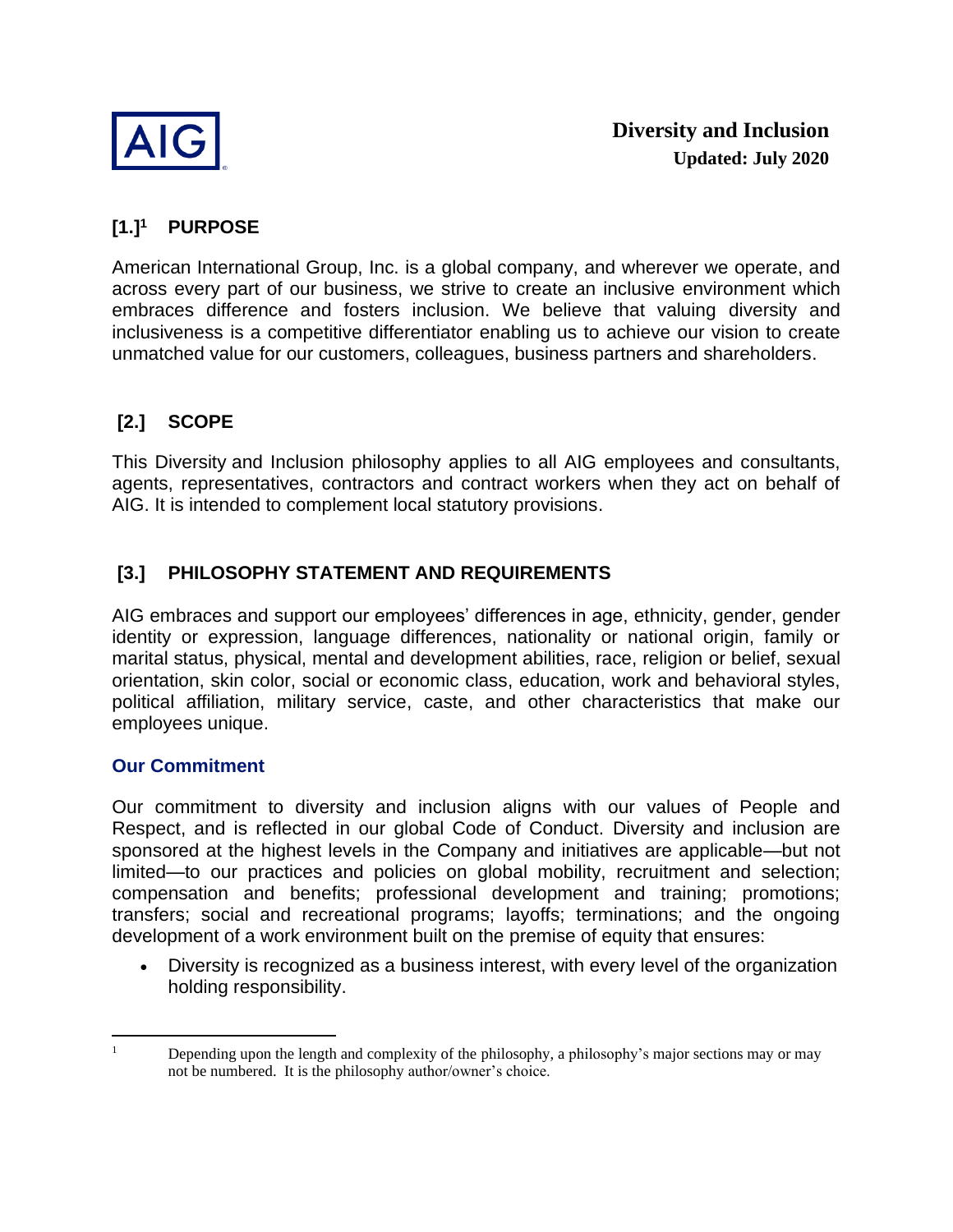- Communication is respectful between all employees regardless of title or level.
- Insights of diverse groups are sought and welcomed; employees are not alienated or excluded because they don't fit into a set of cultural norms.
- affect perceptions of them as a professional, or affect their opportunities for • An environment where employees feel that their background and lifestyle do not development and promotion.
- Flexible working practices are available where appropriate, as there is an appreciation that not everyone can and will work the same hours or in the same way. This removes disadvantage and discrimination to participation in work.
- The diversity of our workforce is visible at every level of the organization and in every business area.
- Employees are aware of their own unconscious and conscious bias and know how to ensure this does not manifest itself at work.

In respecting and valuing the diversity among our employees, and all those with whom we do business, managers and employees are expected to ensure that there is a work environment free of all forms of discrimination and harassment.

# **Managers Responsibilities**

- Implementing this Philosophy as part of their day-to-day management of employees and in applying policies and practices in a fair and equitable way.
- Recognizing unacceptable behavior and taking immediate appropriate action.

# **Employees Responsibilities**

- Implementing this Philosophy in their day-to-day work and their dealings with colleagues and customers.
- Notifying their line manager or senior management of any concerns with regard to the conduct of other employees.

# **Equal Opportunity**

 Candidacy for employment or advancement is based solely on the relevant qualities the candidate would bring to the job position. Equal opportunity extends to all aspects of the employment relationship, including but not limited to hiring, promotions, training and development, working conditions, compensation and benefits. All such decisions are made by using objective standards based on the individual's qualifications as they relate to the particular job.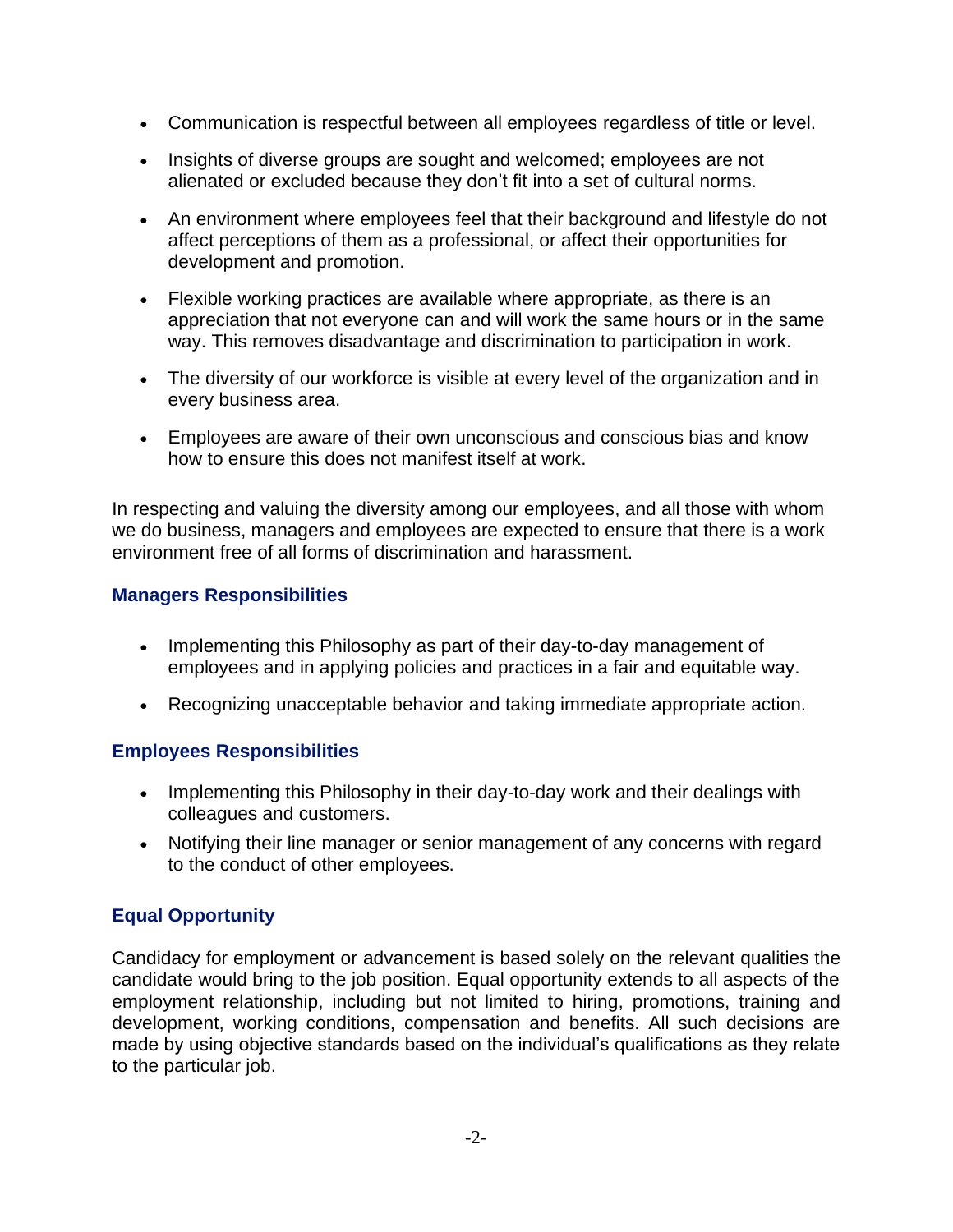## **Discriminatory Harassment and Bullying**

It is the policy of the Company to maintain a working environment free from discriminatory harassment, including sexual harassment, and bullying. Discriminatory harassment is verbal, written or physical conduct that denigrates or shows hostility or aversion toward an individual because of his or her race, color, religion, sex, sexual orientation, gender identity or expression, national origin, age, disability, marital status, citizenship, genetic information, or any other characteristic protected by statue, or that of his or her relatives, friends or associates, and that: a) has the purpose or effect of creating an intimidating, hostile or offensive work environment, b) has the purpose or effect of unreasonably interfering with an individual's work performance, or c) otherwise adversely affects an individual's employment opportunities.

Harassing conduct includes but is not limited to:

- epithets, slurs or negative stereotyping;
- threatening, intimidating or hostile acts;
- denigrating jokes;
- written or graphic material that denigrates or shows hostility or aversion toward an individual or group that is placed on walls or elsewhere on the employer's premises or circulated in the workplace, on company time or using company equipment by e-mail, phone (including voice messages), text messages, social networking sites or other means.

Workplace Bullying includes but is not limited to:

- • Verbal, Written or Electronic Bullying: slandering, ridiculing or maligning a person using a person as butt of jokes; and abusive remarks or his/her family; persistent name calling that is hurtful, insulting or humiliating;
- Gesture Bullying: non-verbal threatening gestures, glances which can convey threatening messages
- Exclusion: socially or physically excluding or disregarding a person in workrelated activities

The harassment and bullying may come from a supervisor, co-worker, or a nonemployee who has a business relationship with the Company.

## **Sexual Harassment**

 Sexual harassment includes, but is not limited to, unwelcome or unwanted sexual advances, requests for sexual favors, as well as other conduct of a sexual nature when:

 • The submission to or rejection of such conduct is made a condition of the employee's continued employment, or used as the basis for any employment decisions affecting the employee; or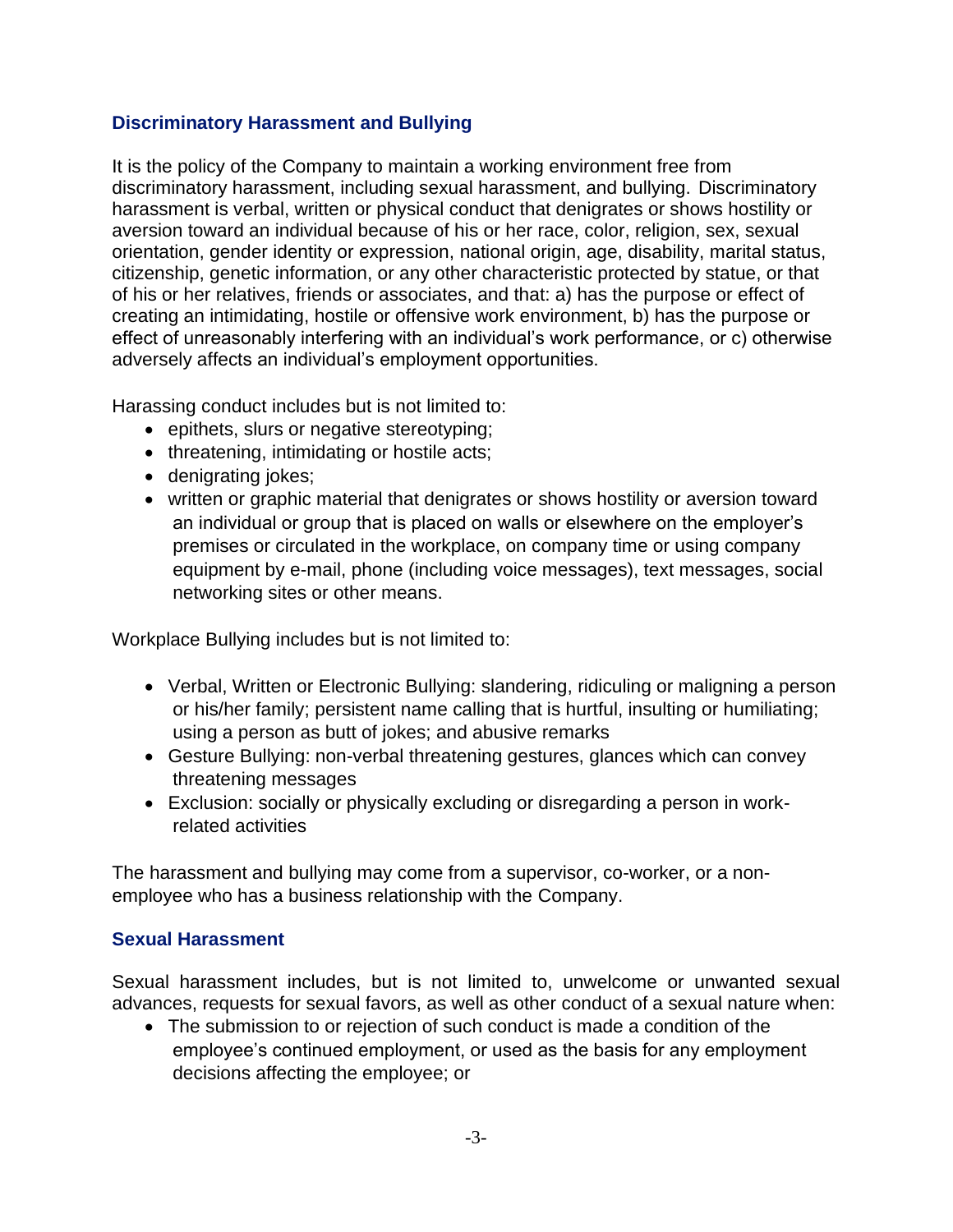- hostile or offensive working environment, or unreasonably interferes with an • The conduct, if unwelcome and severe or pervasive, creates an intimidating, employee's work environment.
- Examples of what may constitute sexual harassment, besides sexual advances and requests for sexual favors include, but are not limited to:
- Verbal: suggestive comments; statements or questions about personal sexual matters; insults, threats or jokes about personal or physical traits; or jokes of a sexual nature (including innuendos).
- • Non-verbal: suggestive or insulting noises; obscene gestures; or the use of literature, e-mails or pictures which are sexually suggestive, revealing, demeaning or pornographic.
- Physical: touching, pinching, rubbing or massaging the body; coercing sexual relations; or assault.

# **Employee Resource Groups**

 common interests to formalize their professional relationship by creating an Employee The company recognizes the strategic value of allowing groups of employees with Resource Group (ERG).

 ERGs are voluntary, Company-endorsed employee groups dedicated to fostering a diverse and inclusive work environment within the context of the company's mission, values, business practices and objectives. An ERG typically forms around a specific also sometimes called affinity groups or network groups. Currently, the groups for which dimension of diversity such as ethnicity, sexual orientation, disabilities, etc. ERGs are an ERG has been established include the following constituencies:

- Women
- Hispanics/Latinos
- Black or African descent
- Asian and Pacific Islander
- People with Disabilities
- Military Veterans
- Working Families
- Multiple Generations
- Lesbian, Gay, Bisexual and Transgender

## **Benefits of ERGs to AIG and Employees**

 The ERG can provide cultural expertise to the company's employees and businesses in ways that can enable the company to improve recruiting and retention, build cultural competence and leadership effectiveness, facilitate relationships between our organization and external communities and constituencies, and support specific business projects and initiatives. The ERG can enable employees at all levels to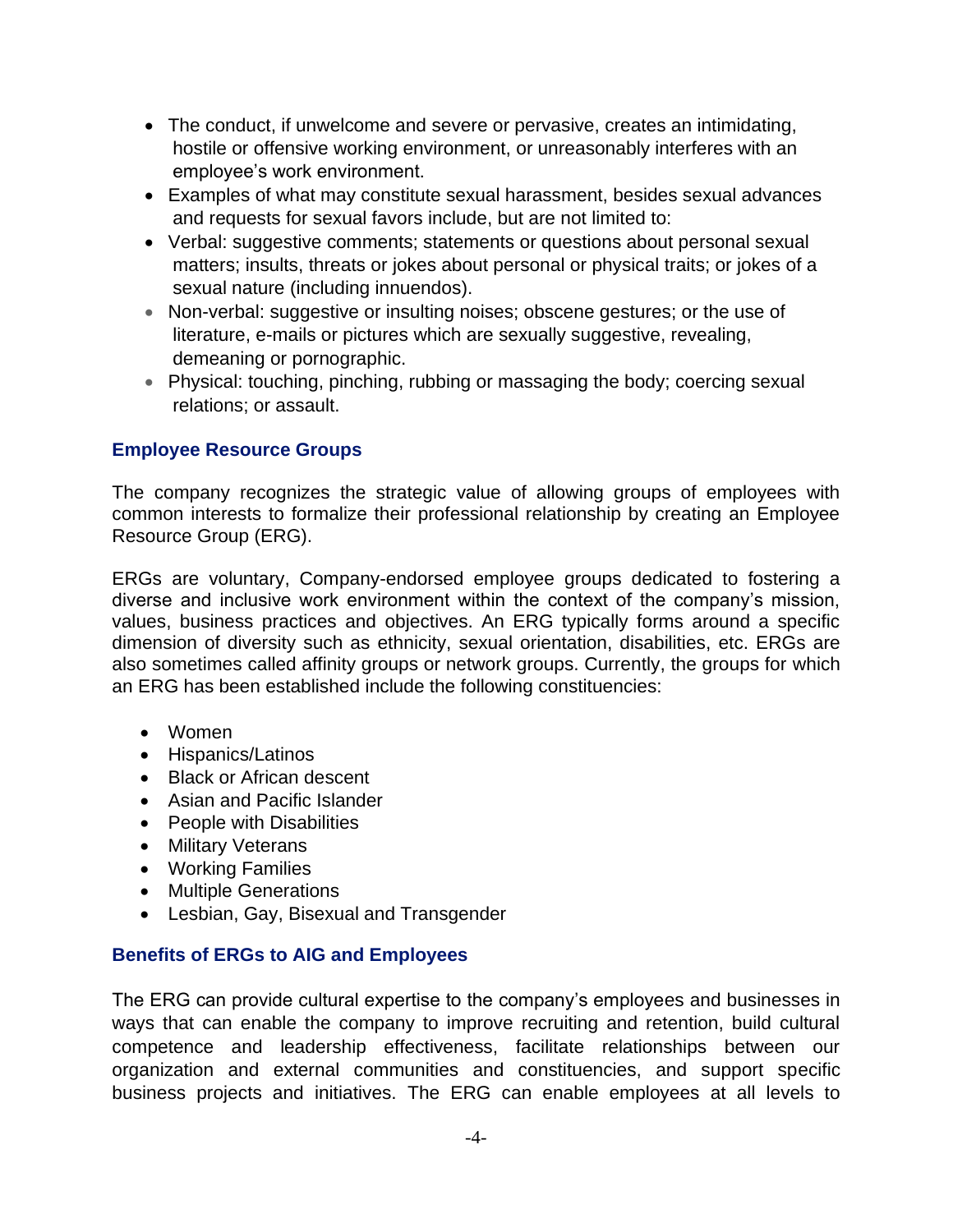enhance their personal and professional development through direct participation in ERG activities and by voluntarily pursuing leadership roles in the ERG of their choice.

## **Eligibility and Participation**

 You may become a general member or leader of an ERG without regard to age, race, sex, ethnicity, physical ability, sexual orientation, or grade level. Membership is open only to current employees of the organization. Contractors and Consultants are not eligible for ERG membership.

 be approved by your manager. Participation during non-work hours does not require Participation in ERG events or leadership activities during your normal work hours must such approval.

## **Manager's Responsibilities**

 To the extent possible, managers are expected to support employees who wish to participate in ERG activities. An employee who desires to pursue a leadership role within an ERG should be encouraged, if he or she is in good standing in their current job. A commitment to a leadership role should be viewed as part of the employee's personal/professional development, and consideration should be given to exceptional leadership accomplishments as part of the employee's year-end evaluation.

## **Oversight and Administration**

 AIG's Office of Diversity & Inclusion, is responsible for the administration of this philosophy as well as for the general oversight and governance of the ERGs. ERGs interested in sponsoring programs such as a speaker series or other initiatives will forward such proposals to the Office of Diversity & Inclusion for review, to ensure that the proposed program fosters and supports the values and business objectives of the Company. The purpose of an ERG is not to represent or act as an advocacy group for employees with respect to terms and conditions of employment. An ERG that seeks to engage in conduct that is illegal or inconsistent with the Company's policies, guidelines, and Code of Conduct will be dissolved. Programs and events proposed by the ERGs should align with Company values and business practices as determined by the AIG Office of Diversity & Inclusion.

## **Religious Accommodation**

 AIG respects the religious beliefs and practices of all employees and will make, on request, an accommodation for such observances when a reasonable accommodation is available that does not create an undue hardship on the company's business.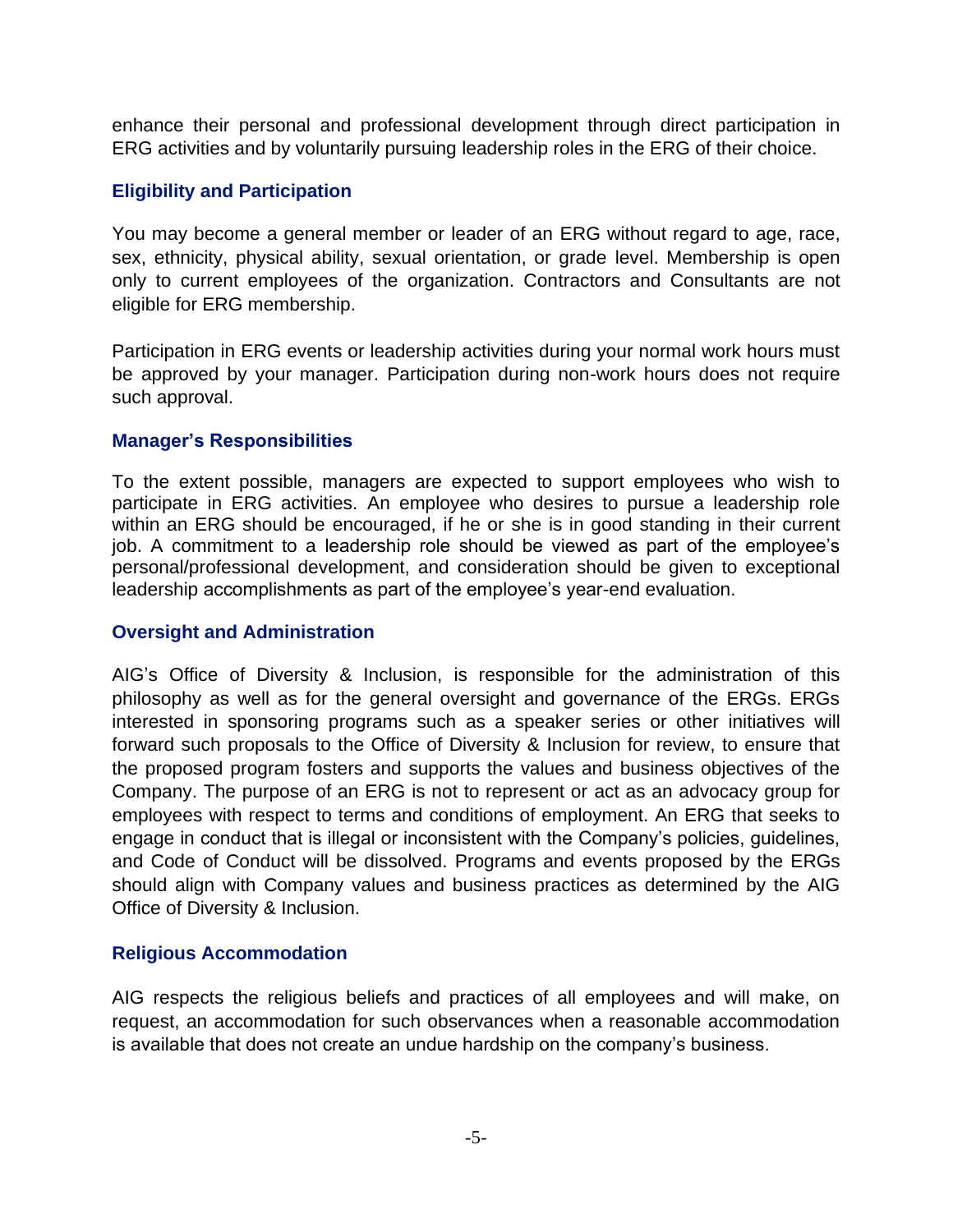## **Disabilities Accommodation**

 AIG values the contributions of persons with differing abilities. We are committed to the inclusion of persons with disabilities in our workforce. We do not discriminate on the basis of any known mental or physical disability that is protected by law, a history of disability, a perceived disability or an association with someone with a known disability. Our philosophy applies to job application procedures, hiring, termination, advancement, compensation, job training, relocation and other aspects of employment. We recognize that at some time during your employment you may require a reasonable accommodation to perform the essential functions of your job.

## **What is an Accommodation?**

- • An accommodation is a modification or an adjustment to a job, the work environment or the way things usually are done, which enables a qualified individual with a disability to perform the essential job functions of his/her job or to enjoy equal benefits and privileges of employment.
- • A reasonable accommodation is one that does not cause an undue hardship to the company or pose a significant risk to the health or safety of the qualified individual or others.
- • A qualified individual is a disabled employee who meets the legitimate skill, experience, education or other requirements of a position that he or she holds or seeks, and who can perform the essential functions of the position with or without reasonable accommodation.

 leave time, specialized equipment, or reassignment to a vacant position for which you medical information to certify that you have a covered disability. In the event that it is necessary to do so, the information will be evaluated by Human Resources or an Examples of accommodations include, but are not limited to: workplace modifications, are qualified. You may request an accommodation at any time. We may request appropriate designee.

## **How to Report Discrimination or Harassment**

 In support of the above philosophy, the company expressly prohibits any form of discrimination, harassment or bullying. It is the responsibility of each employee to respect the rights of co-workers. Employees should report any problems to their manager or their Human Resources or Employee Relations Representative.